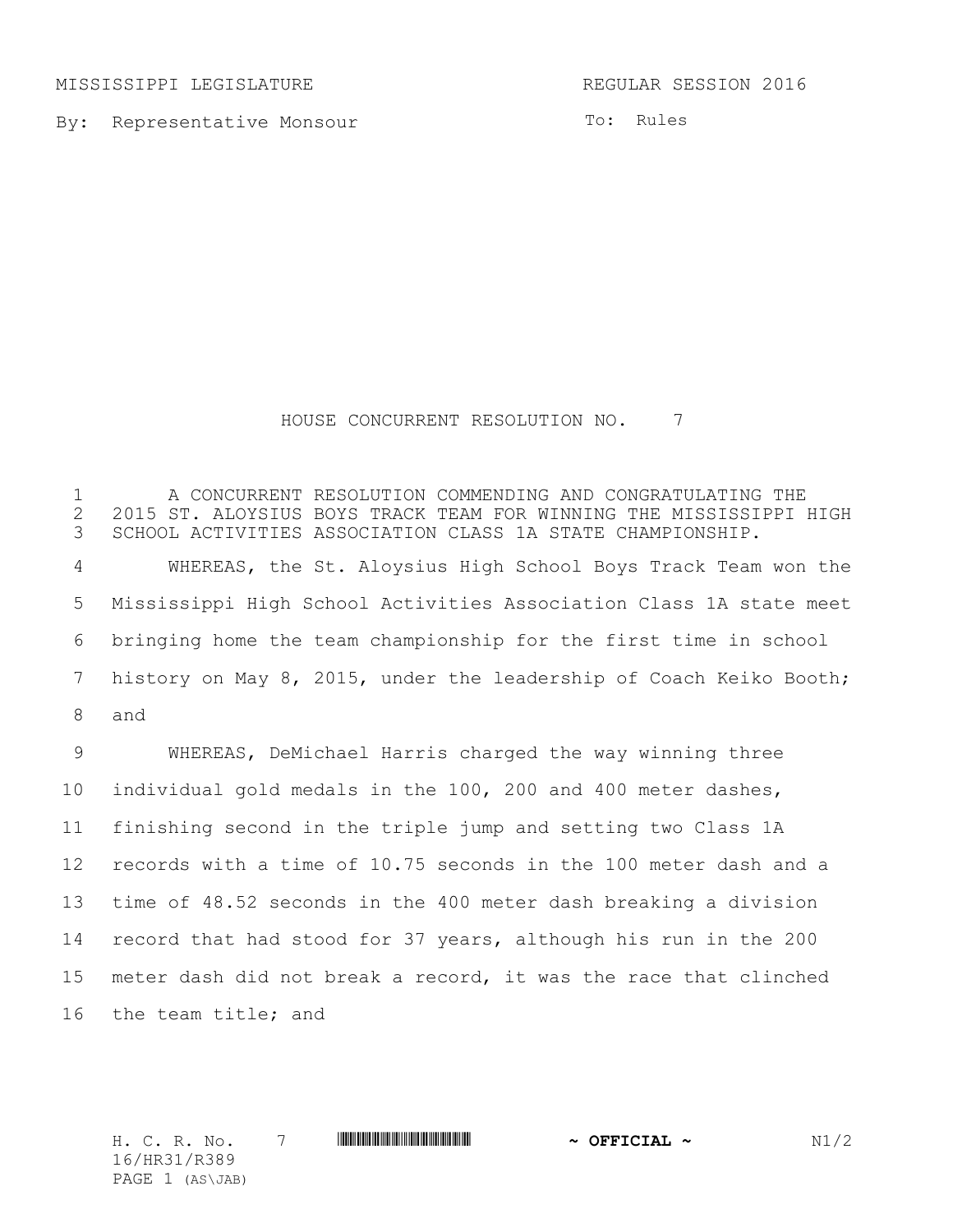WHEREAS, the Flashes totaled an outstanding 113 points leaving John F. Kennedy High School with 79 points and Ray Brooks High School with 78 points in the dust; and

 WHEREAS, it was unrelenting resolve and perseverance that led St. Aloysius to this ultimate victory for the first time, despite not having an actual track, they found innovative alternatives to refine their skills and could not be stopped from making school history; and

 WHEREAS, the Flashes were excellently coached and motivated by Coach Keiko Booth, who will quickly deflect any attention to any individual coach or player's victory, but would rather assert with humility that it was a holistic team effort; and

 WHEREAS, the team's many accomplishments this day included: Tae Warnsley, who won overall in the 300 meter hurdles and second in the 110 meter hurdles; Luke Eckstein received third in the 1,600 and 3,200 meters; and Josh Price earned second in the discus; and

 WHEREAS, medaling in 10 of 14 events, they only finished worse than fifth in one event concluding the night with a tremendous victory by the 4x400 relay team of Warnsley, Connor Bottin, Lofton Varner and Emanuel Islam, a team that had not lost all season and refused to let up in the grand finale; and

 WHEREAS, based on this outstanding season, in the summer following this event, Harris was awarded the prestigious Gatorade State Boys Track & Field Athlete of the Year, given only to one

H. C. R. No. 7 \*HR31/R389\* **~ OFFICIAL ~** 16/HR31/R389 PAGE 2 (AS\JAB)